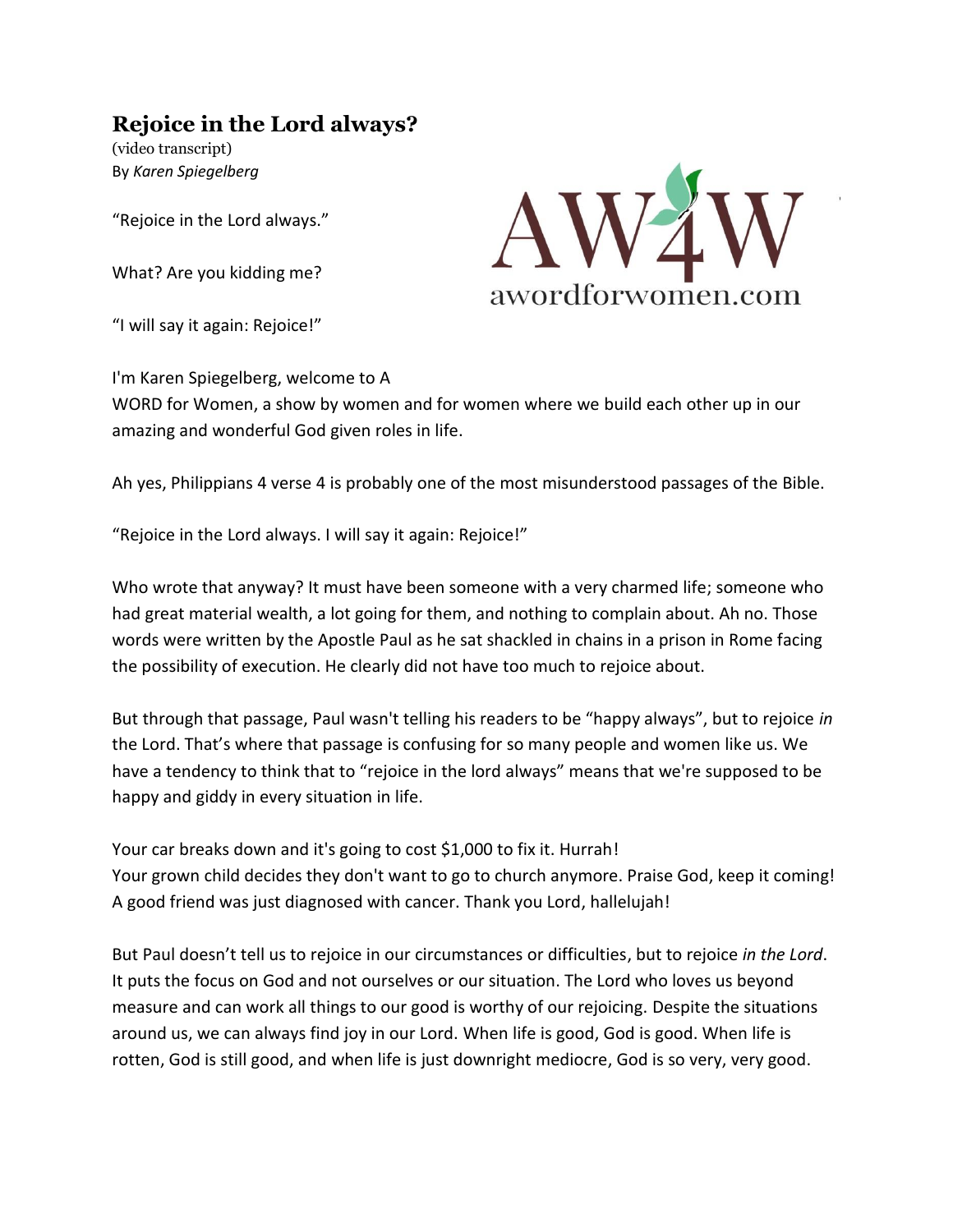Here's a good way to think about how we are to "rejoice in the Lord always." See, a small child brings you a picture like this. What would you say? You'd probably say, "Oh that's beautiful! Thank you! And you would praise them and love them. But what if they would have brought you a picture like this? You'd also say, "oh that's beautiful, thank you! And you would praise them and love them. You see, our joy is not in circumstances, our praise is for the child—not for the picture.

Now if we take that same thought process to God, our joy and purposes found in what really matters, to the one who really matters, no matter what our "picture" or life looks like. We find our joy and our purpose in him and in what he's done for us—sacrificed his own son who died for our wretched souls that we may have eternal life.

Really? God is the one who should be doing the whining and complaining about us and how we live our lives. But no, he's always there. He always loves us, and he's promised us a life that will exceed any life we feel we'd like on this earth. That's why Paul could rejoice. Paul knew the other side of the picture. He had been an unbeliever who really had a pretty good life. He was intelligent, was at moderate wealth for those days, and came from a strong and faithful Jewish family, but he chose to follow Jesus and all that came with it—the stoning, the persecution, and imprisonments because he knew that following Jesus and living a life for him and the Eternal reward promised through the Savior was far more to rejoice about than the alternative. So even when facing challenges and trials in life, let's ask the Lord to help us rejoice *in him.* It won't make us enjoy our circumstances anymore, it will help us to see past them to the bigger picture that God has painted for our life.

Thank you for joining us on A WORD for Women, and as Paul said, "Rejoice in the Lord always." And, because Paul knew our weak and feeble human thinking might not get it the first time he says, "I will say it again: Rejoice!"